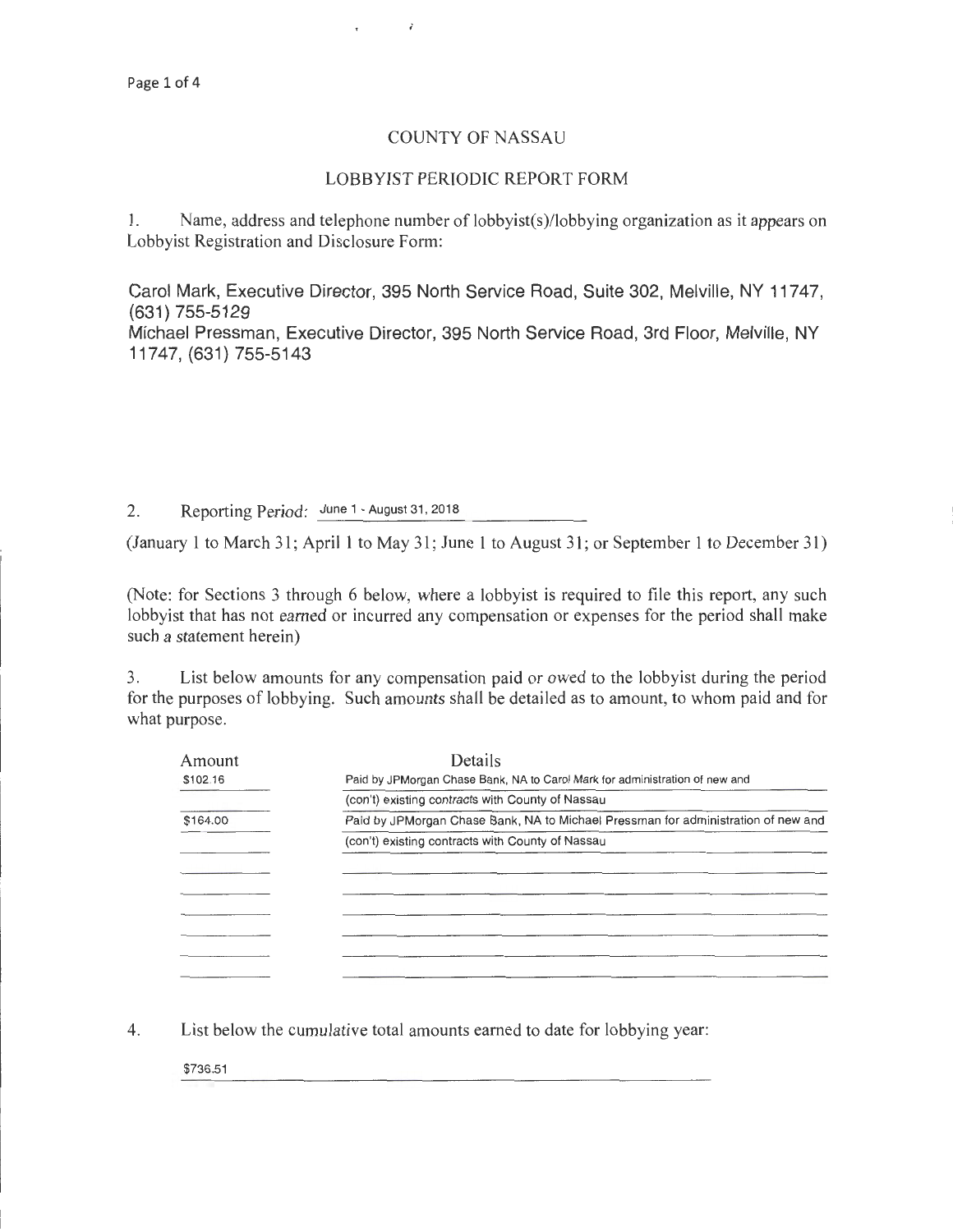Page 2 of 4

5. List below amounts for any expenses expended or incurred by the lobbyist during the period for the purposes of lobbying. Such amounts shall be detailed as to amount, to whom paid and for what purpose.

 $\rightarrow$ 

 $\ddot{\phantom{0}}$ 

| Amount |     | Details |                                     |  |  |
|--------|-----|---------|-------------------------------------|--|--|
| \$0.00 | N/A |         |                                     |  |  |
|        |     |         |                                     |  |  |
|        |     |         |                                     |  |  |
|        |     |         |                                     |  |  |
|        |     |         |                                     |  |  |
|        |     |         |                                     |  |  |
|        |     |         |                                     |  |  |
|        |     |         |                                     |  |  |
|        |     |         |                                     |  |  |
|        |     |         | _____                               |  |  |
|        |     |         | the company's company's programs to |  |  |

6. List below the cumulative total amounts expended to date for lobbying year:

N/A

(In lieu of completing 7 through 10 below, you may attach a copy of your Lobbyist Registration and Disclosure Form, provided the information has not changed.)

7. List whether and where the lobbyist(s)/lobbying organization is registered as a lobbyist (e.g. Nassau County, New York State):

Carol Mark and Michael Pressman are registered New York State, Nassau County, and Suffolk County lobbyists.

8. Name, address and telephone number of client(s) by whom, or on whose behalf, the lobbyist is retained, employed or designated.

Chase Bank USA, N.A. 201 Walnut Street Wilmington, DE 19801 (631) 755-5129 OR (212) 270-4182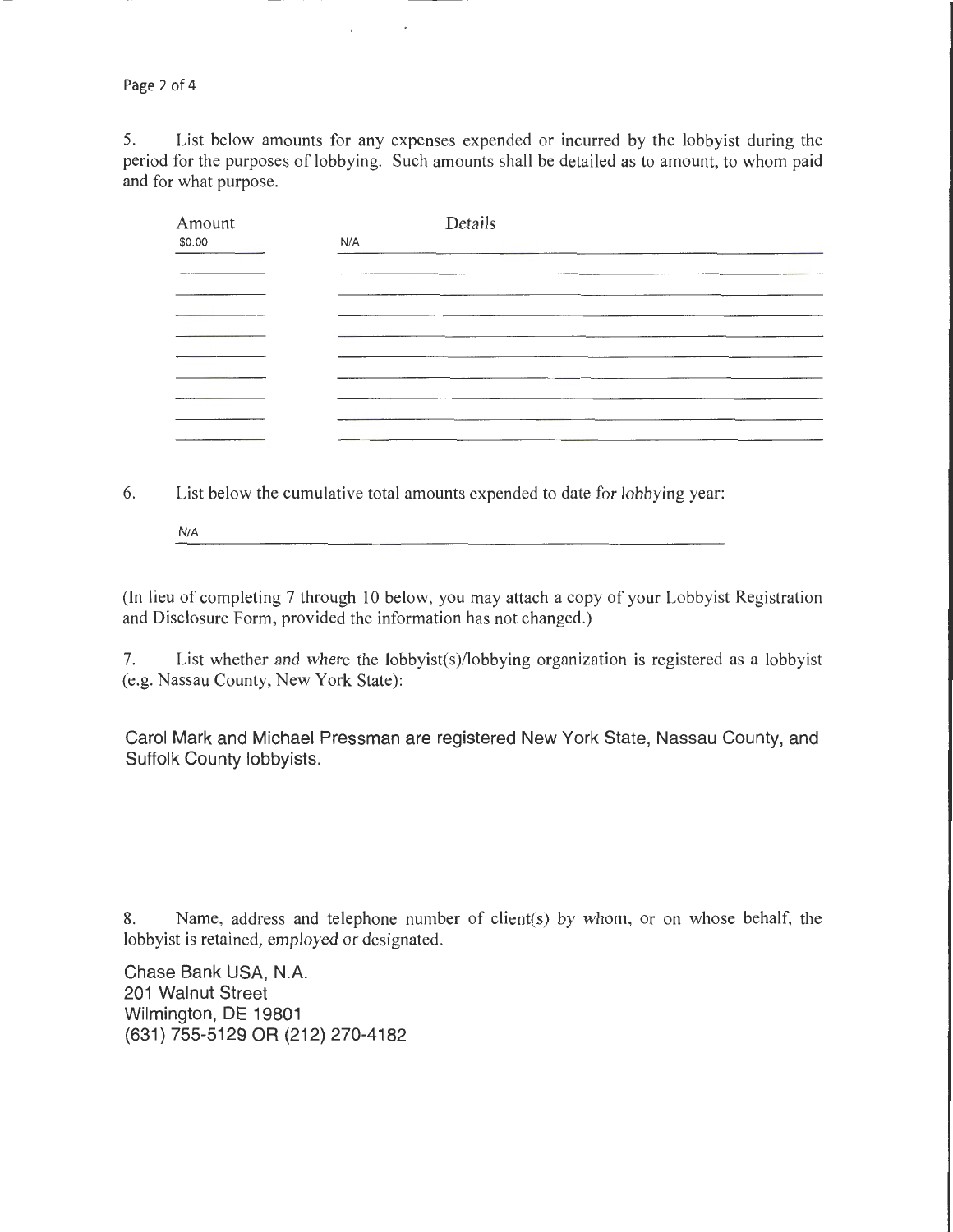JPMorgan Chase Bank, N.A. 270 Park Avenue, NY1-K705 New York, NY 10017 (631) 755-5129 OR (212) 270-4182

9. Describe lobbying activity conducted, or to be conducted, in Nassau County, and identify client(s) for each activity listed, during the Reporting Period.

Communication on behalf of JPMorgan Chase Bank by Carol Mark and Michael Pressman for the administration of new and existing contracts with Nassau County.

 $\tilde{\phantom{a}}$ 

I 0. The name of persons, organizations or governmental entities before whom the lobbyist has lobbied during the period.

Rolando Fernando, Deputy County Treasurer; Beaumont Jefferson, County Treasurer; Nancy Stanton, IT Commissioner; Donna Neiland, IT Project Manager